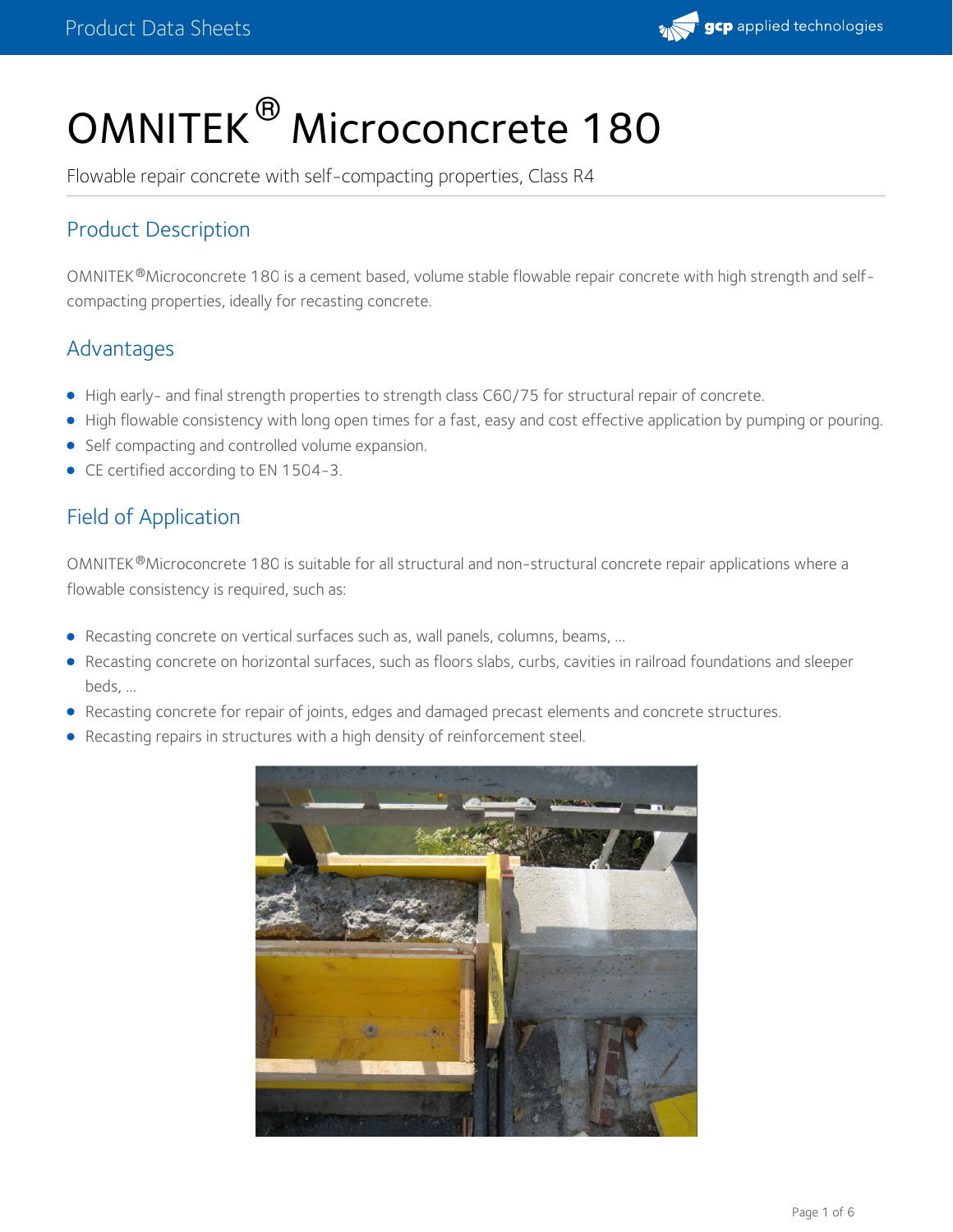

## **Certification**

● CE certified according to EN 1504-3.

# Application

- 1. Preparation of Substrate
- Substrate preparation has to be according EN 1504-10 part 7.
- The substrate has to be free from dirt, grease, laitance, loose concrete, loose particles or layers which could adversely affect adhesion.
- Remove all damaged concrete and prepare substrate by sand or grid blasting, high pressure water jetting, or other methods until base concrete is exposed, offering sufficient roughness (bond) and open pores.
- The substrate must be pre-wetted with clean water until saturated. The substrate should be damp, but without free standing water.
- The substrate must be frost-free and have a cohesion of minimum 1.5 N/mm<sup>2</sup>.
- **Exposed or corroded reinforcement steel needs to be treated with OMNITEK® CPC.**

### 2. Mixing

- The product has to be mixed using a suitable forced action mixer (400-600rpm). The mixing head must be completely immersed in the powder.
- Add 4/5 of the required quantity of water into the mixer and mix for 2 minutes. Add the remaining quantity of water. The water content can be varied to obtain the desired consistency. Never use more than the maximum water quantity. Mix for an additional 2 minute until a lump-free, homogeneous mixture is obtained.
- The mixing time depends on the type of mixer. 4 minutes is the minimum.
- The mixture must be allowed to rest to release air entrapped during mixing.
- Once the mortar is ready mixed, apply immediately. Do not prepare more material than can be used within the open time of the material.
- When the mortar starts to set, remix but never add more water.

### 3. Application

- The material is always poured or pumped from one side or corner in one continuous application. A dense and nonabsorbent formwork is necessary. To prevent air entrapment, sufficient ventilation holes must be provided.
- Do not vibrate.
- When recasting large volumes, apply the grout by using worm/screw pumps.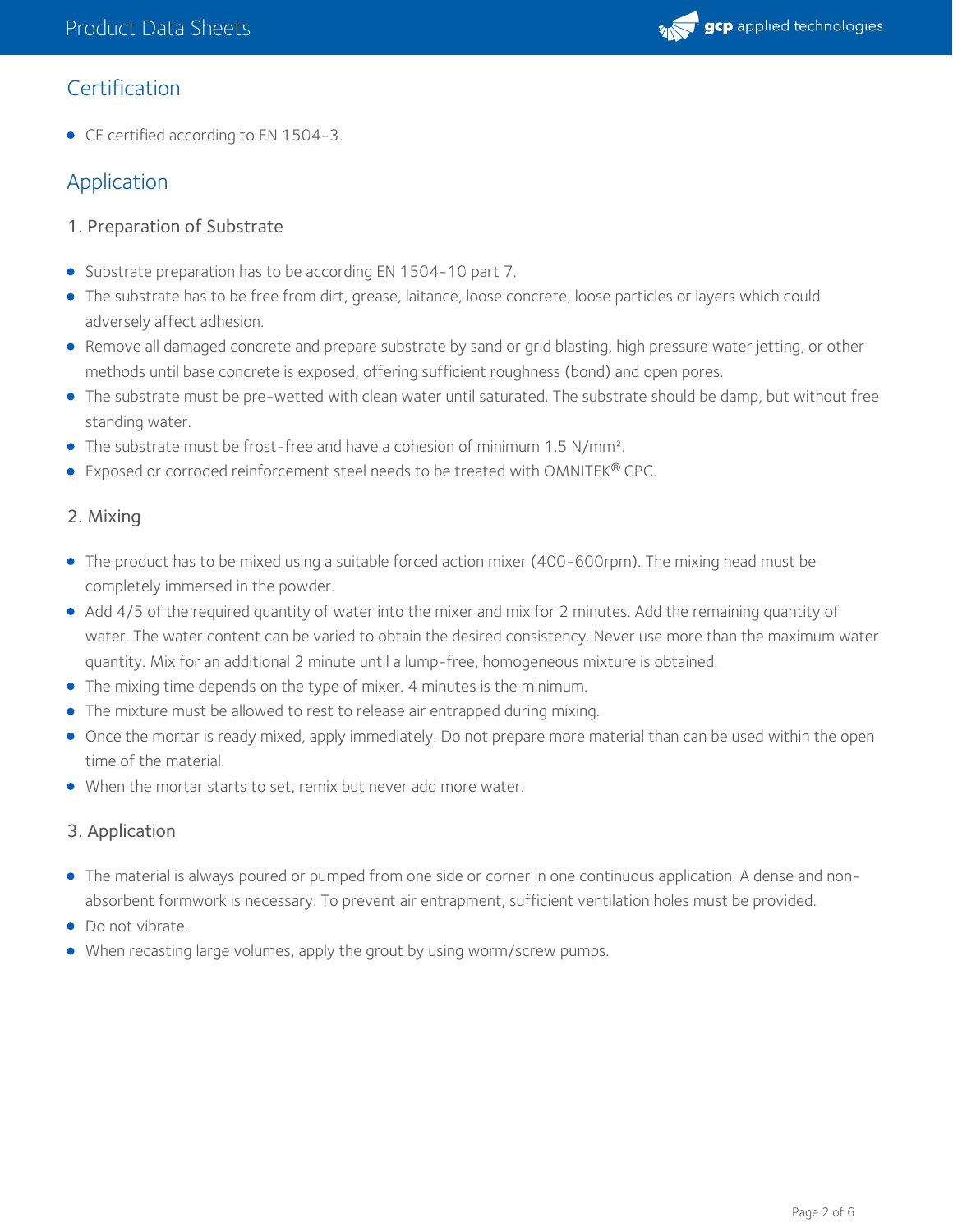

# Product Properties

## Technical Data/Properties (\*)

|                                |                                                                                                                                                                                                                                                                                                    | OMNITEK <sup>®</sup> MICROCONCRETE 180       |
|--------------------------------|----------------------------------------------------------------------------------------------------------------------------------------------------------------------------------------------------------------------------------------------------------------------------------------------------|----------------------------------------------|
| Properties                     | Unit                                                                                                                                                                                                                                                                                               | Value*                                       |
| Grain size                     | $[\text{mm}]$                                                                                                                                                                                                                                                                                      | $0 - 8$                                      |
| Application thickness          | $[\text{mm}]$                                                                                                                                                                                                                                                                                      | $\geq$ 30                                    |
| Consistency                    | $\left[\begin{smallmatrix} - \end{smallmatrix}\right]$                                                                                                                                                                                                                                             | High Flowable                                |
| Maximum water quantity         | [l/25 kg]                                                                                                                                                                                                                                                                                          | 2.3                                          |
| Open time                      | [min]                                                                                                                                                                                                                                                                                              | $\approx 60$                                 |
| Application temperature        | $\left[\begin{smallmatrix}\circ\end{smallmatrix}C\right]$                                                                                                                                                                                                                                          | $+5$ to $+30$                                |
| Expansion                      | $[Vol-%] % \begin{center} \includegraphics[width=0.8\textwidth]{Figures/PN1.png} \end{center} % \caption{The figure shows the number of two different types of the estimators in the image. The number of different types of the two different graphs are shown in the image.} \label{fig:SPN1} %$ | > 0.1                                        |
| Fresh mortar density           | $\left[\mathrm{kg}/\mathrm{dm}^3\right]$                                                                                                                                                                                                                                                           | $\approx$ 2.3                                |
| Yield (25kg bags)              | $\left[ \left\vert {}\right] \right]$                                                                                                                                                                                                                                                              | $\approx$ 12                                 |
| Calculation quantity           | [kg/m <sup>3</sup> ]                                                                                                                                                                                                                                                                               | 2060                                         |
| Early strength class after 24h | $\left[\begin{smallmatrix} - \end{smallmatrix}\right]$                                                                                                                                                                                                                                             | А                                            |
|                                | [MPa]                                                                                                                                                                                                                                                                                              | $\geq 40$                                    |
| Compressive strength (**)      |                                                                                                                                                                                                                                                                                                    |                                              |
| $-24h$                         | [MPa]                                                                                                                                                                                                                                                                                              | $\geq 40$                                    |
| - 7 days                       |                                                                                                                                                                                                                                                                                                    | $\geq 50$                                    |
| $-28$ days                     |                                                                                                                                                                                                                                                                                                    | $\geq 80$                                    |
| $-91$ days                     |                                                                                                                                                                                                                                                                                                    | $\geq 90$                                    |
| Strength class                 | $\left[\begin{array}{cc} - \end{array}\right]$                                                                                                                                                                                                                                                     | C 60/75                                      |
| Exposure classes (***)         | $\left[\begin{array}{cc} - \end{array}\right]$                                                                                                                                                                                                                                                     | X0, XC1-XC4, XD1-XD3, XS1-XS3, XA1-XA2, XF1- |
|                                |                                                                                                                                                                                                                                                                                                    | XF3                                          |
| Moisture classes (***)         | $\left[\begin{array}{c} - \end{array}\right]$                                                                                                                                                                                                                                                      | WO, WF, WA                                   |
| Shelf life                     | 12 Months                                                                                                                                                                                                                                                                                          |                                              |
|                                | Stored under cover, clear of the ground, protected from all sources of moisture and frost.                                                                                                                                                                                                         |                                              |
| Packaging                      | Bags of 25 kg with plastic liner.                                                                                                                                                                                                                                                                  |                                              |
|                                | 40 bags per pallet (1000kg)                                                                                                                                                                                                                                                                        |                                              |
| Appearance                     | Grey powder                                                                                                                                                                                                                                                                                        |                                              |

(\*)Typical values in production control. All tests were executed under a conditioned temperature of 21°C and 65% RH.

(\*\*) Compressive strengths measurements based on cubes with length size of 150mm.

(\*\*\*) According to EN 206-1:2001 in combination with DIN 1045-2.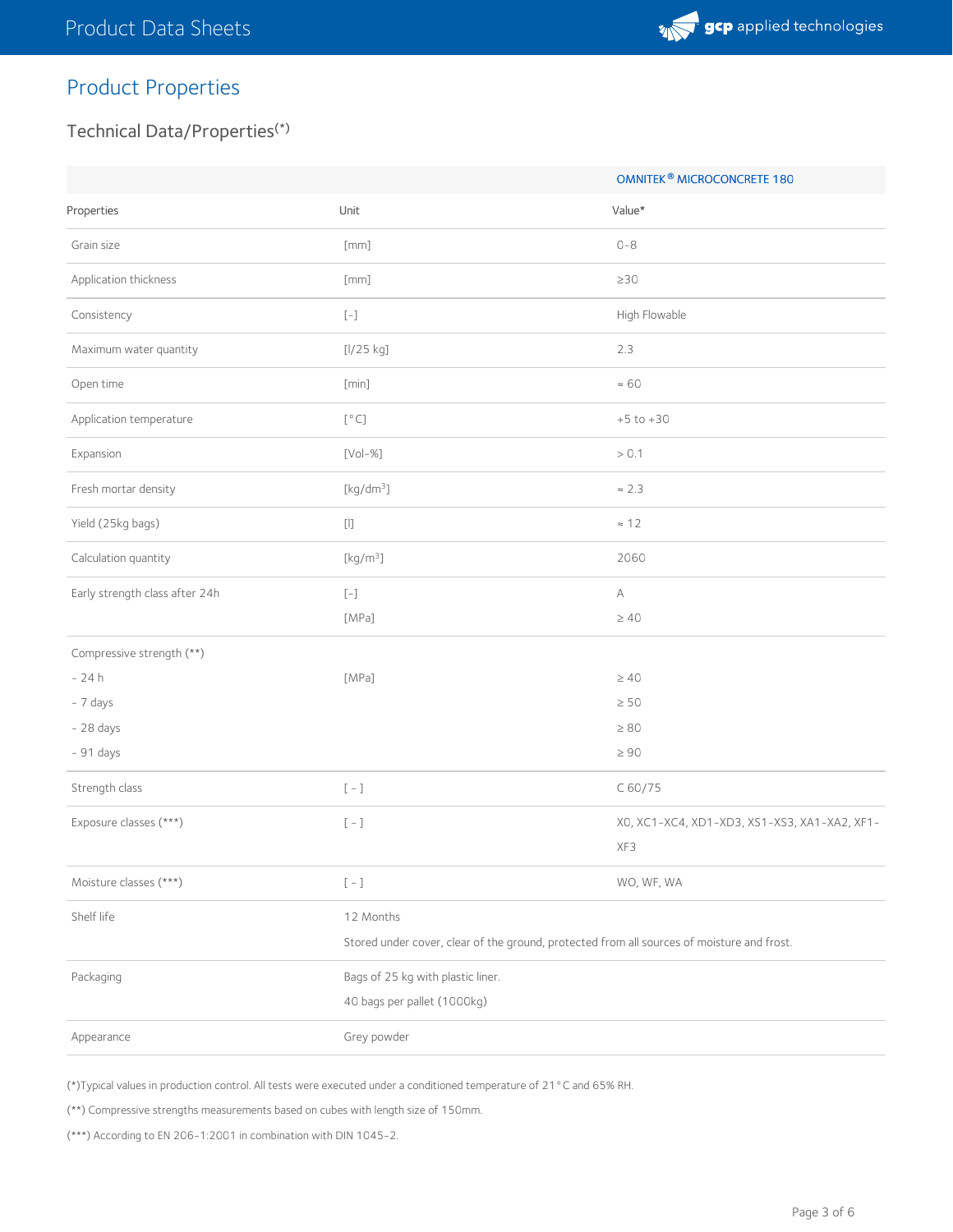

### 4. Curing

- After treatment has to be according EN 13610 in combination with DIN EN 1045-3.
- In warm or windy conditions protect the applied material from dehydration by mist-spraying with clean water or protective tarpaulins until the initial set has taken place.
- In cold conditions cover with insulated tarpaulin, polystyrene or other insulating material. Protect surfaces against frost and rain until final set has taken place.
- In cold, humid or unventilated areas it can be necessary to allow for a longer curing period, or to introduce forced air movement to avoid condensation. Never use dehumidifiers during the curing period or within 28 days after application.
- Formwork should not be removed for at least 48hours.
- The after-treatment should be at least 5 days.
- The after-treatment should take place as soon as possible, at the latest when the material surface starts to set.
- As an alternative to the conventional treatment methods, suitable curing agents can be used to prevent rapid water loss.

#### 5. Cleaning and maintenance

Mixing and application equipment should be cleaned immediately with clean water. Hardened material needs to be removed mechanically.

#### 6. Special remarks

- Cementitious materials can lead to incompatibilities under certain conditions in combination with non-ferrous metals (such as aluminium, copper, zinc).
- Low temperatures reduce flow and delay the early strength development. High temperatures accelerate the strength development and decrease the open time of the material.
- Depending on geometry and application thickness, adding reinforcement steel can be necessary.
- Repaired areas can be coated after 7 days with protective or waterproofing coatings depending on the ambient conditions.

# CE Certificate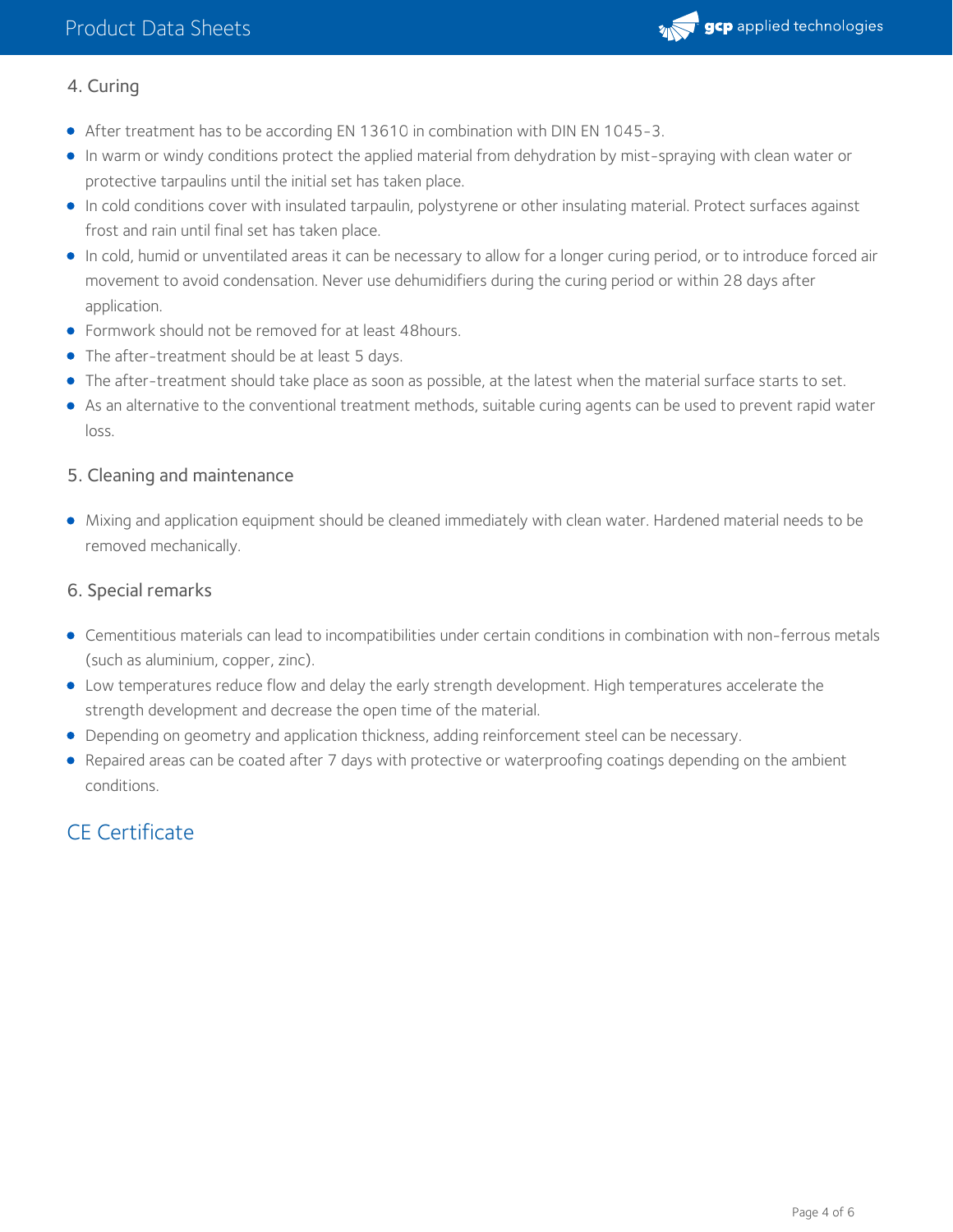



0921

De Neef Construction Chemicals bvba

Industriepark 8

2220, Heist-op-den-Berg

Belgium

13

DOP No. GCPHEI-96571-01

0921-CPR-2134

## gcpat.com | North America Customer Service: 1 877-4AD-MIX1 (1 877-423-6491)

We byne the responsive the helpfull it is based on data and knowledge considered to be true and accurate, and is offered for consideration, investigation and verification by the user, but we do not warrant the results to b which apply to all goods supplied by us. No statement, recommendation, or suggestion is intended for any use that would infringe any patent, copyright, or other third party right

OMNITEK is a trademark, which may be registered in the United States and/or other countries, of GCP Applied Technologies Inc. This trademark list has been compiled using available published information as of the publicatio

current trademark ownership or status.<br><del>4 d.Q. all</del> to BG <mark>Apple da final ti</mark>e Mrc. All rights res © Copyright 2018 GCP Applied Technologies Inc. All rights reserved.

GCP Applied Technologies Inc., 2325 Lakeview Parkway, Alpharetta, GA 30009, USA

©MNITEK®Microconcrete পণ্ডতাগ্ৰু a product based on cement and can therefore cause burns to skin and eyes, which This document is only current as of the last updated date stated below and is valid only for use in the United States. It is important that you always refer to the currently available information at the URL below to provid to eyes and skin immediately with clean water. Consult a doctor when irritation continues. If accidentally ingested, drink Last Updated: 2022-05-06

gcpat.com/solutions/products/omnitek-microconcrete-180